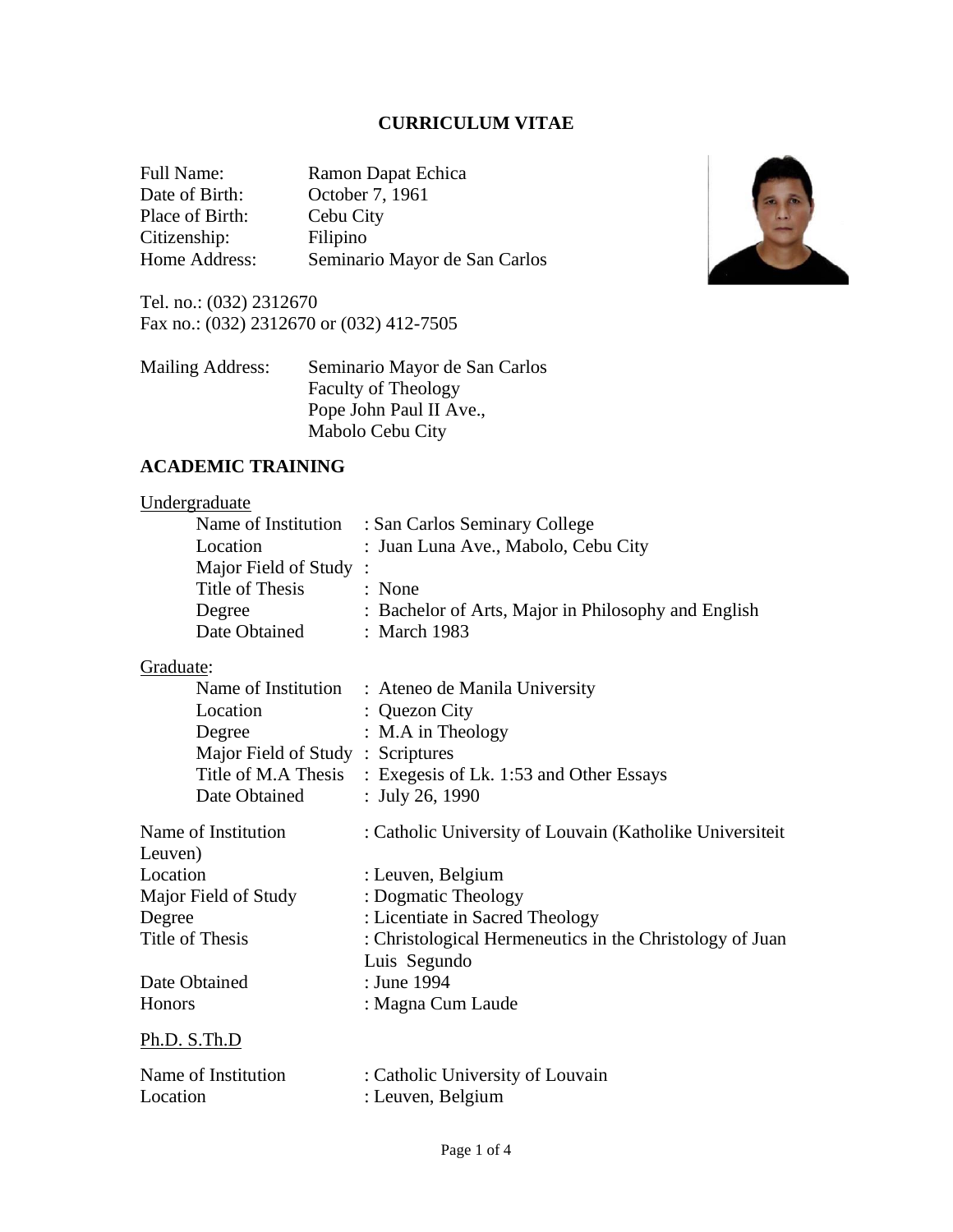| Major Field of Study         | : Dogmatic Theology                                     |
|------------------------------|---------------------------------------------------------|
| Degree                       | : Doctorate in Sacred Theology (Ph.D in Theology)       |
| <b>Title of Dissertation</b> | : Transcendent Datum in the Christological Hermeneutics |
|                              | of Juan Luis Segundo                                    |
| Date Obtained                | : April 21, 1998                                        |
| <b>Honors</b>                | : Magna Cum Laude                                       |

## **SOME RESEARCH AND PUBLICATIONS IN ACADEMIC JOURNALS**:

- 1. "Divine Pedagogy and Women's Ordination to the Priesthood" *University of San Carlos Graduate School Journal* 14 (1997); 5-14.
- 2. "True God and True Man: Two Appropriations of Chalcedon" *University of San Carlos Graduate School Journal* 16 (1999); 19-35.
- 3. "How do you Solve a Problem Like Original Sin" *Talad* 1 (2001) 130-145.
- 4. "When Entropy Abounds: Negentropy Abounds Even More" *Talad* 2 (2002); 58-78
- 5. "A Catholic Perspective on the Population Issue." In *A Balancing Act: Social and Catholic Perspectives on Population and Development*, Published by John Caroll Institute on Church and Social Issues, pp. 35-49.
- 6. "Interdisciplinarity in the Current Search for the Historical Jesus." *Hapag* 4 (2007): 133-144.
- 7. "Marginalization and Suffering Plus a Non-Interventionist God" *Hapag* Vol. 5 (2008); 155-169.
- 8. "The Aristocratic Minority: Theological Reflections on Prophetic Spirituality" *Talad* 5 (2008); 32-39
- 9. Co-editor, *Marginalization, Exclusion and Suffering*, *Hapag* Vol. 5 (2008).
- 10. "The Political Context of the Infancy Narratives and the Apolitical Devotion to the Santo Nino" *Hapag* 7 (2010); 37-51.
- 11. "Evil, Evolution and Divine Involvement, Part I" *Talad* 6 (2010); 24-57.
- 12. "Evil, Evolution and Divine Involvement, Part II Talad 7 (2012)
- 13. "Faith as an Informal Veto Power" *USC Graduate School Journal* Vol. 28 no. 1, (2011); 26-36.
- 14. "Vatican II and the Ministry of the Presbyterate: The Cebuano Experience" *Hapag* 11 (2014), 9-26.
- 15. "Elements in the Barrel that Produce Rotten Apples" in *Theology and Power: International Perspectives*, Bullivant Stephen, Genilo, Eric Marcelo et al eds. New York: Paulist Press 2016. Pp. 137-154.
- 16. "Novena Prayers to One like Us" in Our *Mother of Perpetual Help, Icon and The Filipinos: Multidisciplinary Perspectives to a Perpetual Help Spirituality"* Gaspar, Karl, CSsR, Mendoza Desiree, eds. Pp, 131-146.
- 17. "To Prophesy or not to Prophesy Is it the Question?" *Concilium* 2018/!: Asian Christianities, Pilario, Daniel Franklin, Wilfred Felix, et al, eds. Pp. 135-140
- 18. "The Philippine Church: Beyond Clericalism in her Relations with the State" in *Towards Just Gender Relations: Rethinking the Role of Women in Church and Society* Vienna: Vienna University Press, 2019), Pp. 103-119.
- 19. Some Book Reviews in *Talad* and one in *Louvain Studies*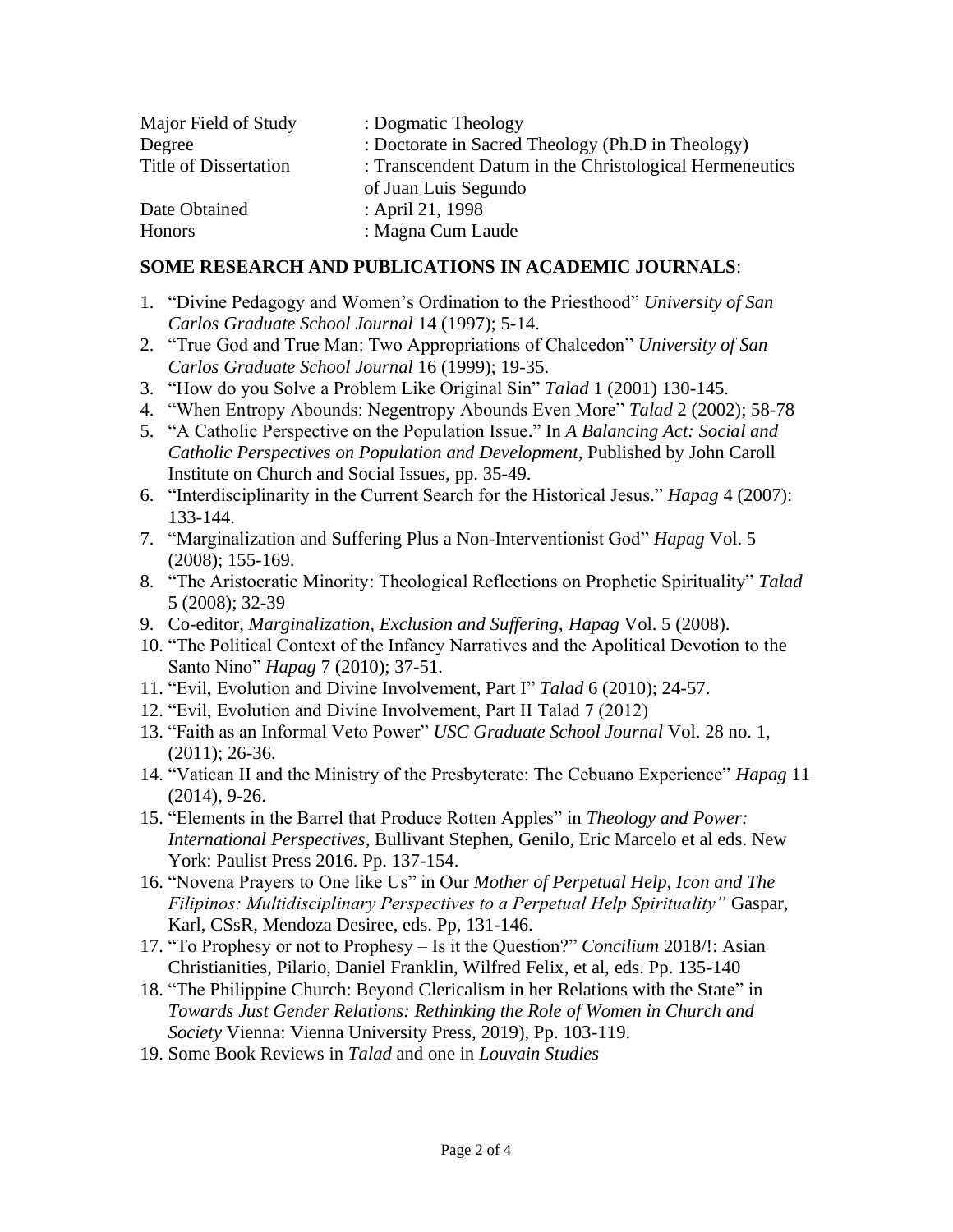## **COURSES TAUGHT**:

(Note: All undergraduate courses are taught in San Carlos Seminary College and all graduate courses are taught in San Carlos Major Seminary except when otherwise stated.)

Undergraduate:

- General Ethics
- History of Modern Philosophy
- Contemporary Philosophy
- The Bible as Literature
- Logic

Graduate

- Fundamental Theology
- Methods of Theological Research
- Christology
- God: One and Triune
- Theology of Inter-Religious Dialogue
- Creation-Eschatology
- Theology of Grace
- Synthesis on Systematic Theology
- Philippine Church History (University of San Carlos)
- Phenomenology of Religion (University of San Carlos)
- Philosophy Of Liberation (University of San Carlos)
- Religious Trends in Philosophical Existentialism (University of San Carlos)

#### **PROFESSIONAL AFFILIATIONS**:

- Member, Regional Quality Assessment Team, Commission of Higher Education, Region VII
- Consultant, Philippine Center for Population and Development
- Consultant and Member of Ethics Committee, Office of Population Studies, University of San Carlos
- Member, Our Lady of the Sacred Heart Scholarship Foundation
- Member, Cebu Archdiocesan Major Seminary Foundation Incorporated
- Guest Professor, San Carlos Seminary College
- Former Vice President of Dakateo (Catholic Theological Society of the Philippines)
- Board Member, Cebu City Press Council

## **PROFESSIONAL EXPERIENCE**:

| SAN CARLOS SEMINARY COLLEGE: | Professor | June 1988 - Mar. 1992 |
|------------------------------|-----------|-----------------------|
|                              | Professor | June $1998$ – present |